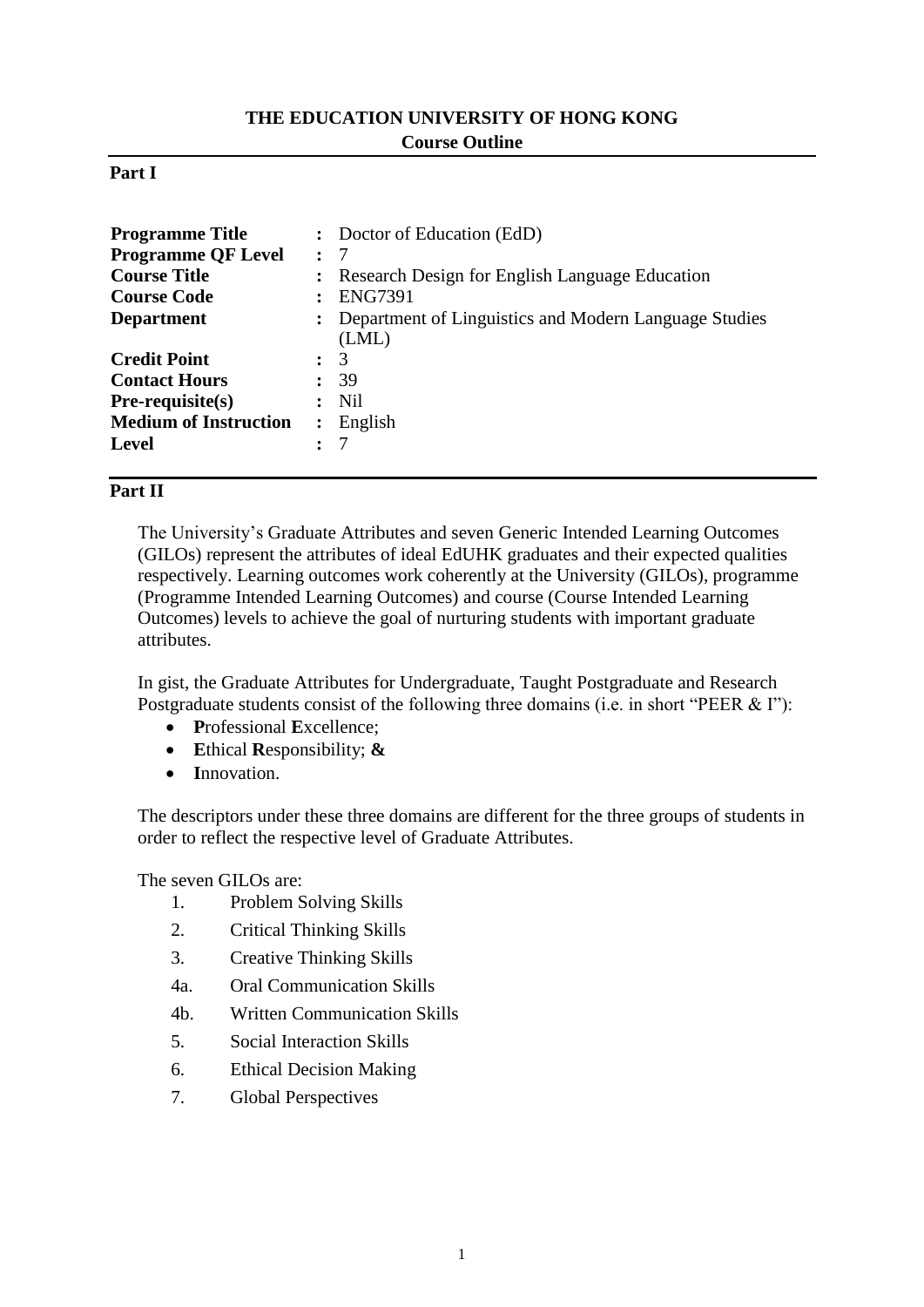## **1. Course Synopsis**

The course aims to equip students with knowledge of the research designs and methods that are specific to second language education research. Students will explore the range of designs and methods currently used in the field and evaluate their appropriateness in different areas of research. Students will also develop an understanding of ethical issues in second language education research and their application to research in the students' professional contexts.

## **2. Course Intended Learning Outcomes (CILOs)**

*Upon completion of this course, students will be able to:*

- CILO<sup>1</sup> Critically identify and describe key aspects of second language research design and methodology;
- CILO<sub>2</sub> Summarize and critically review relevant literature;<br>CILO<sub>3</sub> Select and justify appropriate research designs and r
- Select and justify appropriate research designs and methods for a variety of areas of second language research; and
- CILO<sup>4</sup> Apply appropriate procedures to research in the students' professional contexts consciously and ethically.

# **3. Content, CILOs and Teaching & Learning Activities**

| <b>Course Content</b>                                                                                      | <b>CILOs</b>                | <b>Suggested Teaching &amp;</b><br><b>Learning Activities</b> |
|------------------------------------------------------------------------------------------------------------|-----------------------------|---------------------------------------------------------------|
| Research designs for second<br>language education research:<br>quantitative, qualitative and<br>text-based | $C LO$                      | Reading and tutorial; Oral<br>presentation                    |
| Changing paradigms in second<br>language education research                                                | C <sub>1, 2</sub>           | Reading and tutorial,<br>independent inquiry                  |
| Research methods, including<br>experimental, survey, ethnographic,<br>and discourse analysis               | $CLO_{L,3}$                 | Literature search, Reading and<br>tutorial; Written report    |
| Ethical issues in second language<br>education research                                                    | C <sub>LO<sub>4</sub></sub> | Reading and tutorial                                          |

### **4. Assessment**

| <b>Assessment Tasks</b>                                                                                                                                            | Weighting | <b>CILOs</b>      |
|--------------------------------------------------------------------------------------------------------------------------------------------------------------------|-----------|-------------------|
| (a) An oral presentation outlining the student's<br>understanding of the concepts of research design and<br>methodology in English language education<br>research. | 30%       | $CLO_{1,2,3,8,4}$ |
| (b) An essay discussing the development of research<br>design and methods in second language education                                                             | 70%       | $CLO_{1,2,3,8,4}$ |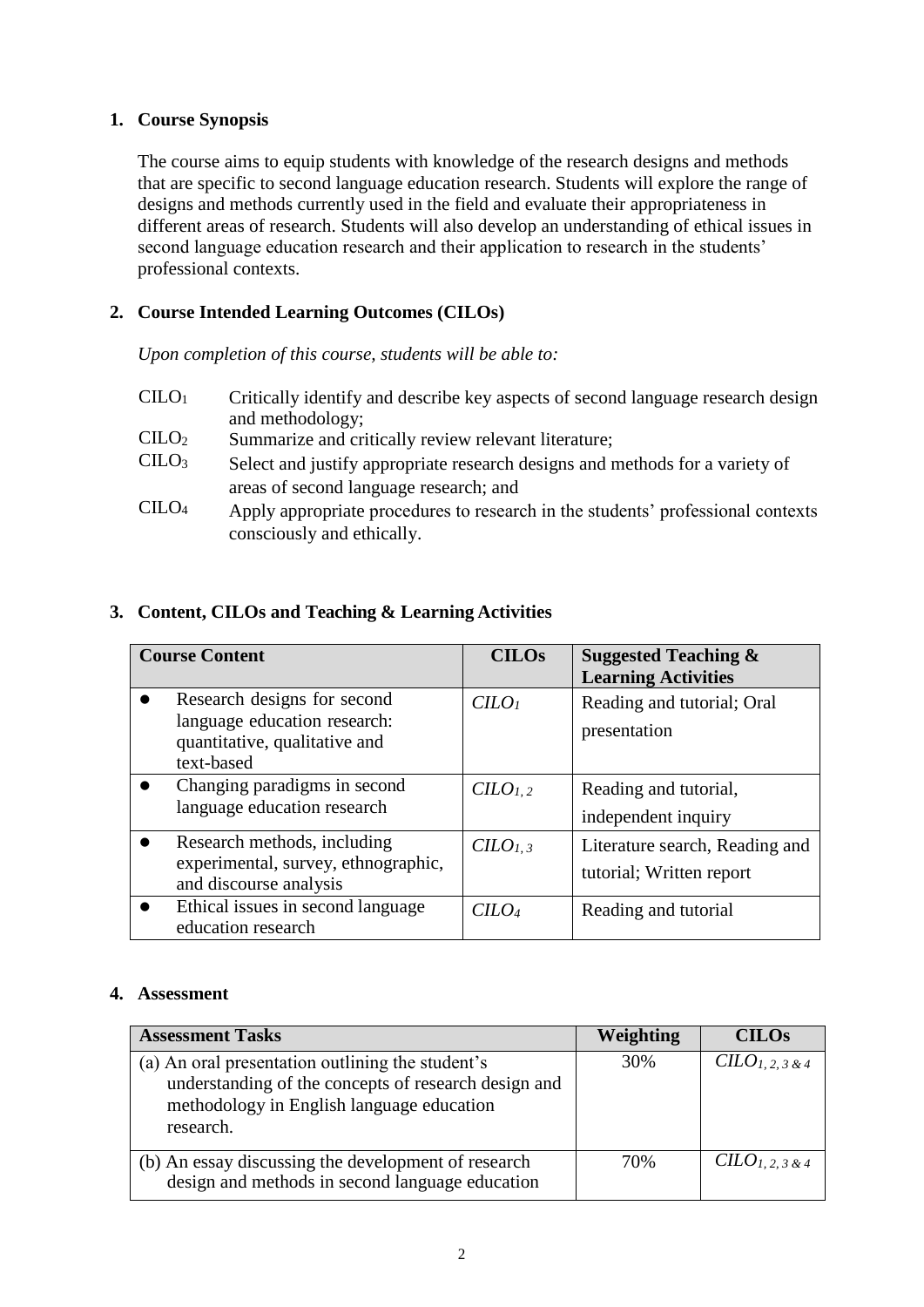| research and their application to a research topic of |  |
|-------------------------------------------------------|--|
| the students' choice. $3,000-4,000$ words             |  |

#### **5. Required Text(s)**

Nil

#### **6. Recommended Readings**

- Brown, J. D. (1988). *Understanding research in second language learning*. Cambridge: Cambridge University Press.
- Brown, J. D. (2004). Resources on quantitative/statistical research for applied linguists. *Second Language Research, 20*(4): 372-393.
- Dörnyei, Z. (2003). *Questionnaires in second language research: Construction, administration, and processing*. Mahwah, NJ: Lawrence Erlbaum.
- Dörnyei, Z. (2007). *Research methods in applied linguistics: quantitative, qualitative, and mixed methodologies*. Oxford: Oxford University Press.
- Ellis, R., & Barkhuizen, G. (2005). *Analyzing learner language*. Oxford: Oxford University Press.
- Gass, S. M., & Mackey, A. (2007). *Data elicitation for second and foreign language research*. Mahwah: NJ: Lawrence Erlbaum.
- Heigham, J., & Croker, R. (Eds.) (2009). *Qualitative research in applied linguistics*. Basingstoke: Palgrave Macmillan.
- Mackey, A., & Gass, S. M. (2005). *Second language research: Methodology and design*. Mahwah: NJ: Lawrence Erlbaum.
- Mackey, A., & Gass, S. M. (2012). *Research methods in second language acquisition: a practical guide*. Chichester: Wiley Blackwell.
- Paltridge, B., & Phakti, A. (Eds.) (2010). *Continuum companion to research methods in Applied Linguistics.* London: Continuum.
- Phakti, A. (2010). Analysing quantitative data. In B. Paltridge & A. Phakti (Eds.), *Continuum companion to research methods in Applied Linguistics (pp. 39-49). London:* Continuum.
- Porte, G. K. (2002). *Appraising research in second language learning: A practical approach to critical analysis of quantitative research*. Amsterdam: John Benjamins.
- Riazi, A.M. (2017). Mixed-methods research in language teaching and learning. London: Equinox.

Richards, K. (2003). *Qualitative inquiry in TESOL*. London: Palgrave Macmillan.

Wagner, E. (2010). Survey research. In B. Paltridge & A. Phakti (Eds.), *Continuum companion to research methods in Applied Linguistics* (pp. 22-38)*.* London: Continuum.

#### **7. Related Web Resources**

Nil

#### **8. Related Journals**

*Applied Linguistics*